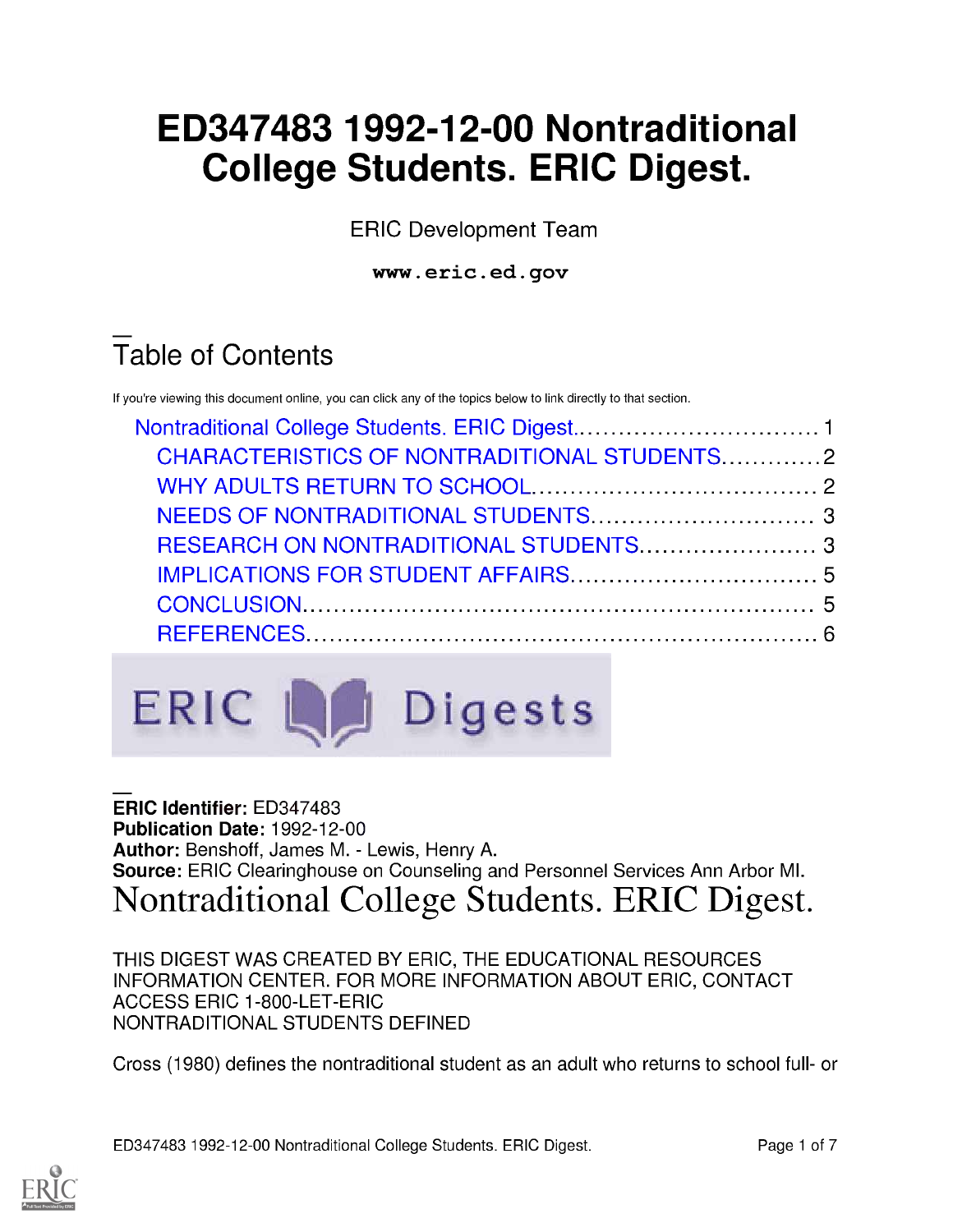part-time while maintaining responsibilities such as employment, family, and other responsibilities of adult life. These students also may be referred to as "adult students," "re-entry students," "returning students," and "adult learners." Because developmental needs, issues, and stressors for adults differ considerably from those faced by younger, "traditional-age" students, all aspects of the college environment must be reconsidered (and often reconfigured) to respond to this growing student population (Benshoff, 1991). Over the last 20 years, the percentage of older students on campuses has increased dramatically. From one-third to one-half of all college students are classified as nontraditional and more than 50% of all graduate students are over 30 years of age (Aslanian & Brickell, 1980). "Adults are the fastest-growing segment of all the population groups in higher education" (Brazziel, 1989, p. 116) and this trend is expected to continue.

### CHARACTERISTICS OF NONTRADITIONAL STUDENTS

A number of factors characteristically separate nontraditional students from younger college students. Adult learners tend to be achievement oriented, highly motivated, and relatively independent with special needs for flexible schedules and instruction appropriate for their developmental level (Cross, 1980). Adults generally prefer more active approaches to learning and value opportunities to integrate academic learning with their life and work experiences (Benshoff, 1991). Financial and family concerns are two of the biggest considerations that impact on the adult student experience. Additional factors (Richter-Antion, 1986) which distinguish nontraditional students from traditional students include:

#### o

\*stronger consumer orientation (education as an investment);

#### G

\*multiple non-school-related commitments and responsibilities;

\*lack of an age cohort; and

#### a,

\*limited social acceptability and support for their student status (operating outside of traditional adult roles).

### WHY ADULTS RETURN TO SCHOOL

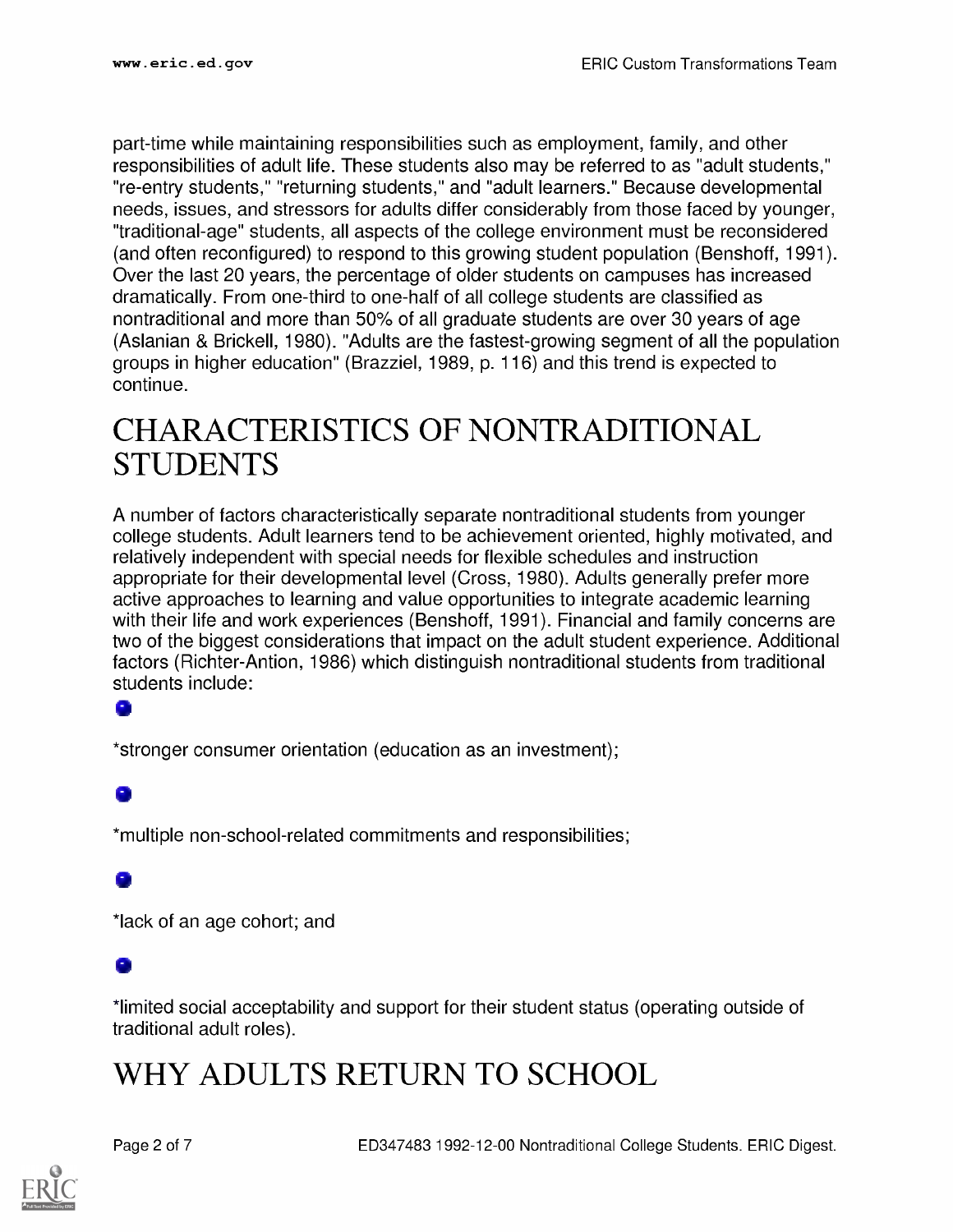Many nontraditional students come back to school to complete educational pursuits they began years before as traditional-age students. They may have dropped out of education for a number of reasons, including financial considerations, competing responsibilities, and lack of focus, motivation, and maturity. Changing job requirements or career changes often force adults to get additional education to survive or advance in the job market (Aslanian & Brickell, 1980). According to Brazziel (1989), "the ever upward progression of an educated adult population and workforce and [increased educational requirements for] high-paying jobs--might be the single most powerful factor" (p. 129) in the continued influx of adult students on college campuses. Other major reasons that adults return to college include family life transitions (marriage, divorce, death), changes in leisure patterns, and self-fulfillment (Aslanian & Brickell, 1980)

Aslanian and Brickell (1980) proposed a "triggers and transitions" theory that relates the adult's decision to return to school to developmental issues and crises faced during midlife. Transitions (the movement from one status to another) require new knowledge, skills, and/or credentials that often lead people back to college. Triggers are events that precipitate the timing of an adult's decision to return to school, most frequently career events and family changes.

# NEEDS OF NONTRADITIONAL STUDENTS

Nontraditional students need many different kinds of support and assistance from family, friends, and institutions of higher learning. Research evidence suggests that "both [sexes] have difficulties juggling the roles of student, worker, and family member" (Muench, 1987, p. 10). Adult students need help in building their self-confidence as students, in acquiring or refreshing study skills, and in managing their time and other resources while in school. In addition, adult students benefit from opportunities to interact with their peers and need to be actively involved in the educational process through sharing their relevant work and life experiences (Muench, 1987). RESEARCH ON NONTRADITIONAL STUDENTS

Clayton and Smith (1987) identified eight primary motivations for nontraditional women students' decisions to pursue an undergraduate degree: self-improvement; self-actualization; vocational; role; family; social; humanitarian; and, knowledge. Many of these women (56%) cited multiple motives for returning to school. In a study of married re-entry women students, Hooper (1979) found that: the longer the woman had been a successful student, the higher her self-esteem; the longer the woman had been in school, the higher the anxiety experienced by the husband; and, the more traditional the roles and responsibilities within the family, the greater the guilt the woman experienced about her student role. Other developmental issues for women who return to school (Terrell, 1990) include:

\*feeling guilty about not "being there" for their children;

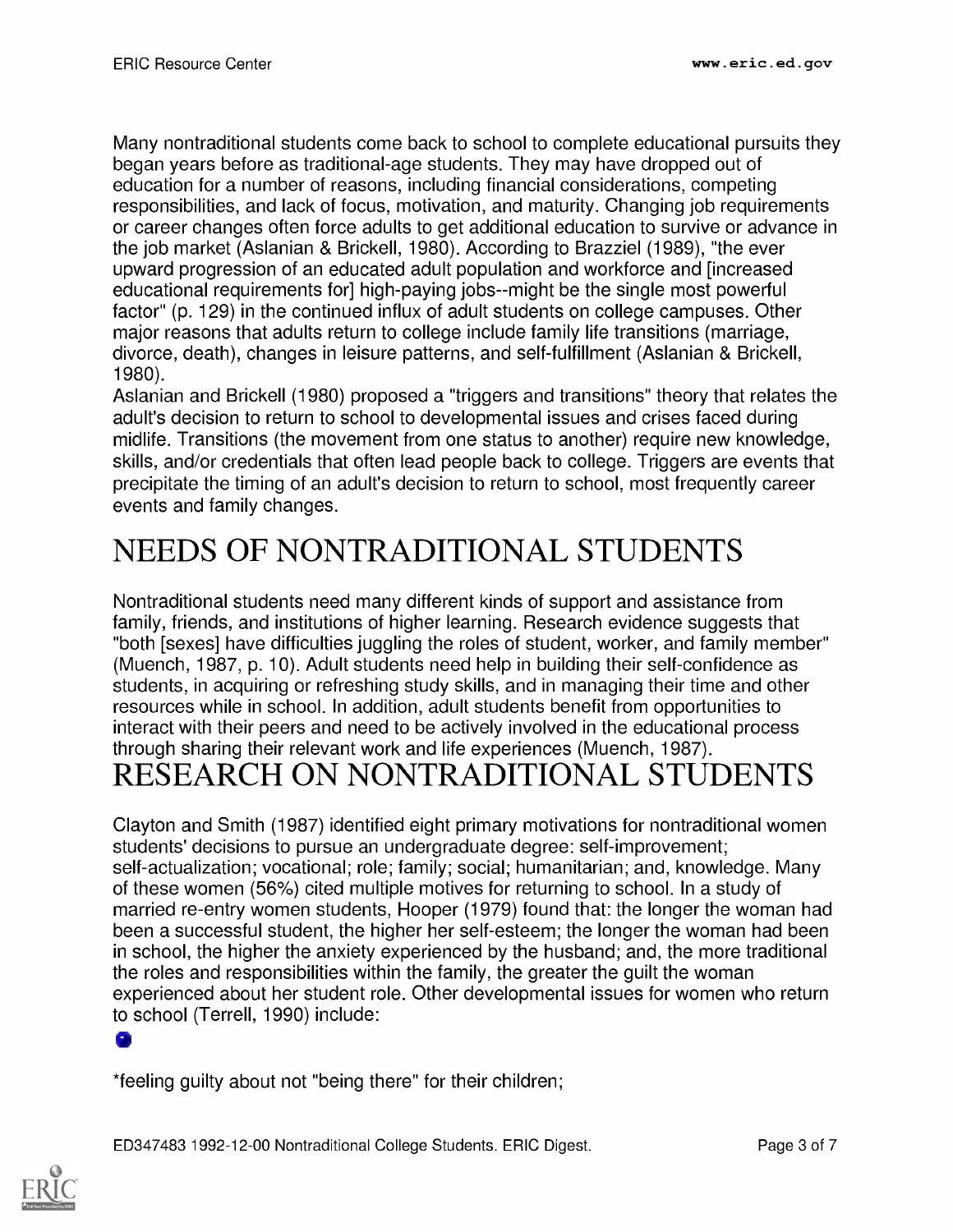#### el

\*concerns about quality and expense of childcare;

#### el

\*feelings of responsibility for maintaining their role within the family;

#### ei

\*making compromises in careers due to family considerations;

#### el

\*minimal individual free time;

#### ei

\*perceived lack of credibility when returning to college;

#### el

\*insufficient support from family for returning to school.

Research on nontraditional male students is limited. Muench (1987) found that both sexes experienced fears of failure and self-doubt. Men, however, suffered more from lack of self-confidence, while women experienced more guilt. Among the nontraditional students studied by Bauer and Mott (1990):

#### G

\*men were changing careers while women were looking to advance within the same career field;

### 0

\*women more than men experienced competing pressures of child care, financial, and school responsibilities;

#### Œ

\*men more than women tended to be frustrated about loss of time and money in returning to school.

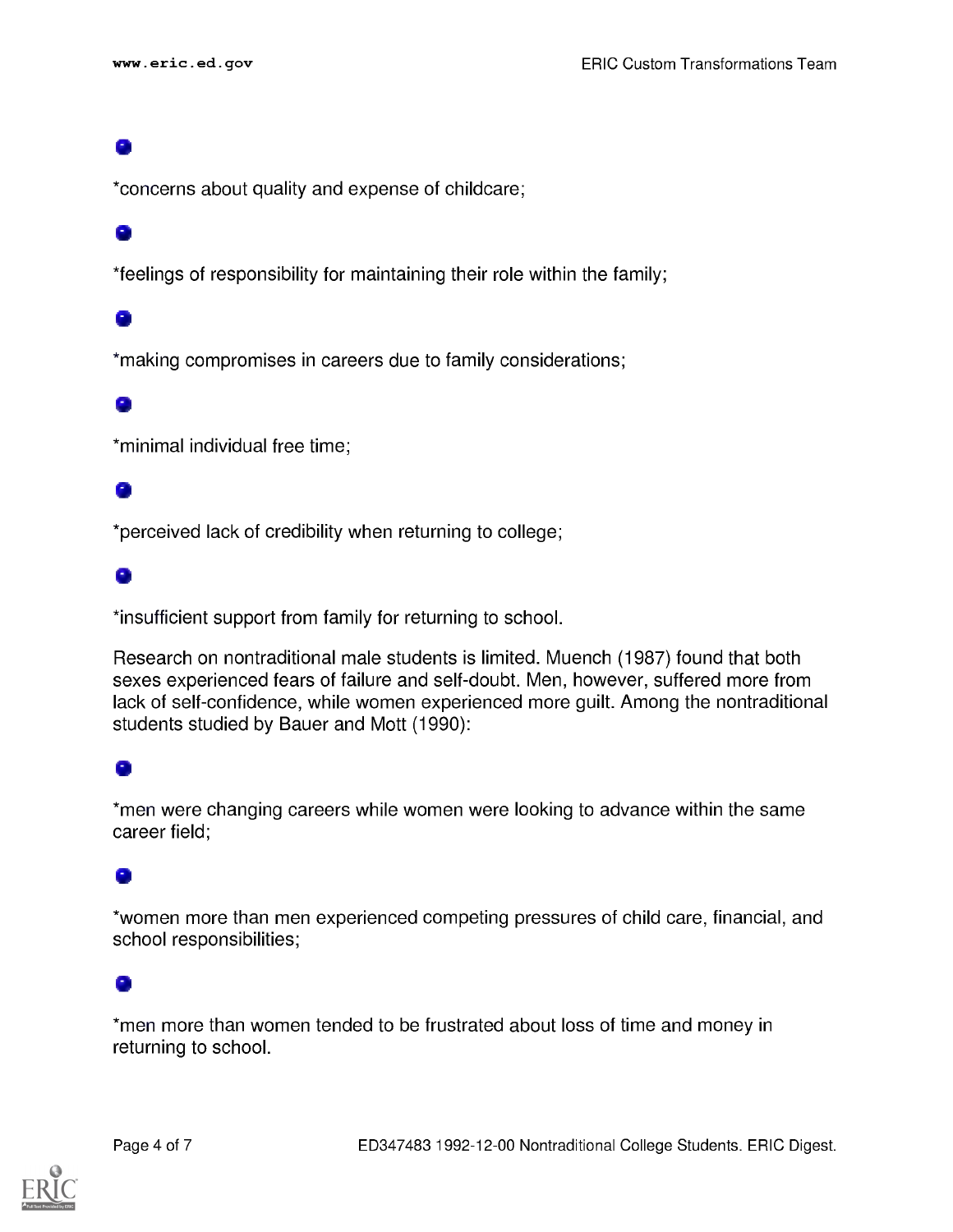# IMPLICATIONS FOR STUDENT AFFAIRS

Nontraditional students present some major challenges for institutions of higher learning whose programs and services have been geared to the traditional-age student population. Studies of adult students have identified a number of additional services to better meet their needs, including:

\*separate registration, advising, and orientation;

#### 0

o

\*greater availability of and access to parking;

#### el

\*more evening and weekend course offerings;

#### ۰

\*special assistance with financial aid and housing; and

#### a,

\*better preparation of faculty and staff to meet the needs of adult students.

Thon (1984) found that the student services most often implemented for adults were counseling- and career-related. Services that adults considered important (but which were least often available to them) included health services, publications for adults, and qualified staff to work with nontraditional students. In addition, colleges must offer social activities appropriate for both older students and their families. Innovative and creative approaches often must be implemented to effectively communicate information about both academic and student services programs to nontraditional students who almost all commute and attend school part-time.

## **CONCLUSION**

Nontraditional students are causing institutions of higher learning to re-think the focus of academic and student affairs programs. Research has shown that nontraditional students have needs that differ from those of traditional-age students (Richter-Antion, 1986; Thon, 1984). The willingness of institutions to modify existing programs and develop new services geared to adult populations will have a positive impact on their ability to attract, serve, and satisfy the educational needs of adult students.

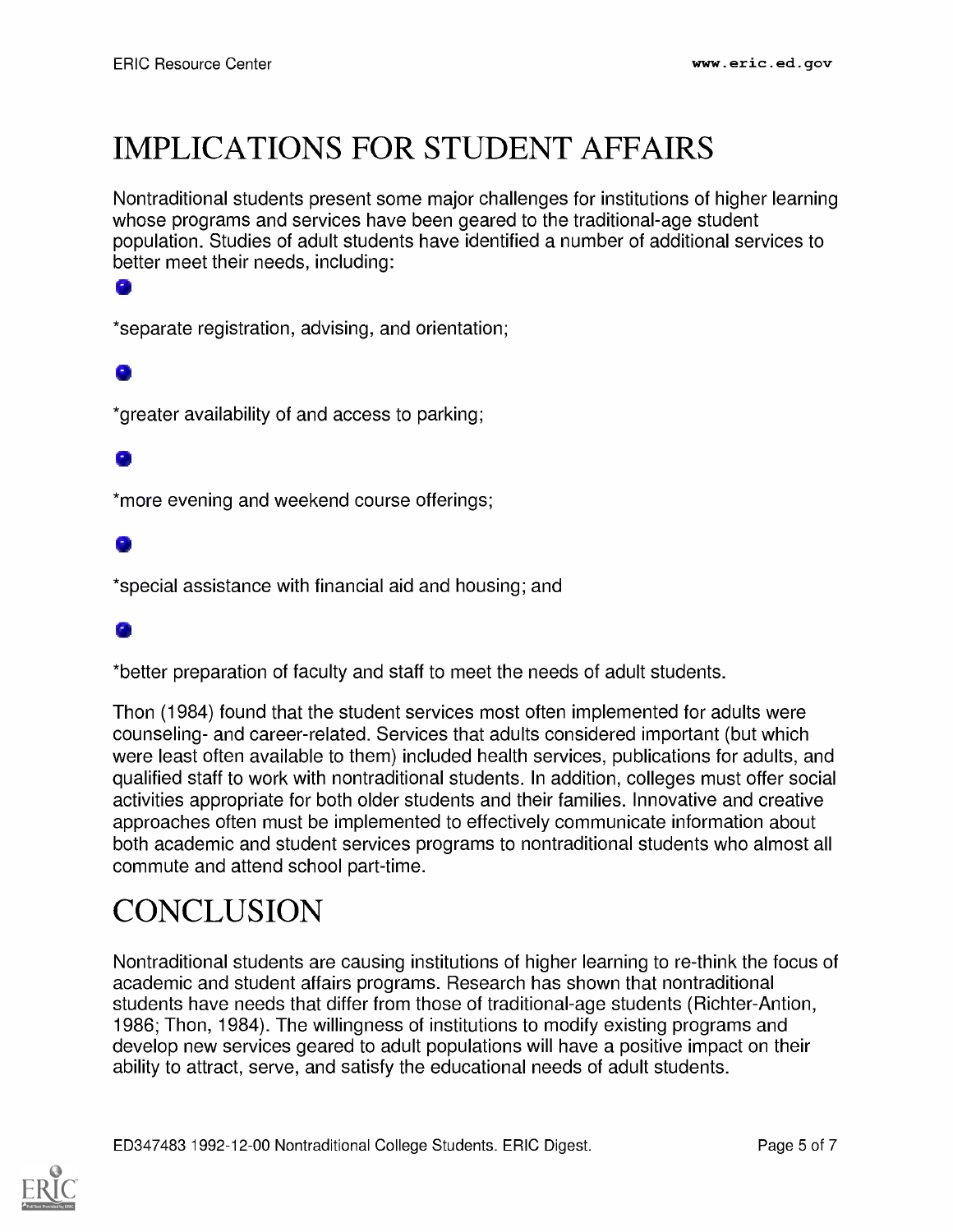### REFERENCES

Aslanian, C. B., & Brickell, H. M. (1980). Americans in transition: Life changes as reasons for adult learning. New York: College Entrance Examination Board. Bauer, D., & Mott, D. (1990). Life themes and motivations of re-entry students. Journal of Counseling and Development, 68, 555-560.

Benshoff, J. M. (1991). Nontraditional college students: A developmental look at the needs of women and men returning to school. Journal of Young Adulthood and Middle Age, 3, 47-61.

Brazziel, W. F. (1989). Older students. In A. Levine & Associates, Shaping higher education's future: Demographic realities and opportunities 1990-2000 (pp. 116-132). San Francisco: Jossey-Bass.

Clayton, D. E., & Smith, M. M. (1987). Motivational typology of reentry women. Adult Education Quarterly, 37, 90-104.

Cross, K. P. (1980, May). Our changing students and their impact on colleges: Prospects for a true learning society. Phi Delta Kappan, May, 630-632.

Hooper, J. 0. (1979). Returning women students and their families: Support and conflict. Journal of College Student Personnel, 20, 145-152.

Muench, K. E. (1987, October). A comparative study of the psychosocial needs of adult men and women students in an adult degree program. Paper presented at the annual meeting of the American Association for Adult and Continuing Education, Washington, DC.

Richter-Antion, D. (1986). Qualitative differences between adult and younger students. NASPA Journal, 23, 58-62.

Terrell, P. S. (1990). Adapting institutions of higher ed to serve adult students' needs. NASPA Journal, 27, 241-247.

Thon, A. J. (1984). Responding to the non-academic needs of adult students. NASPA Journal, 21, 28-34.

 $\frac{1}{1}$ 

James M. Benshoff is a counselor educator and coordinator of the student development in higher education specialization in the Counselor Education Program at the University of North Carolina at Greensboro.

Hank Lewis is a doctoral candidate in counselor education at the University of North